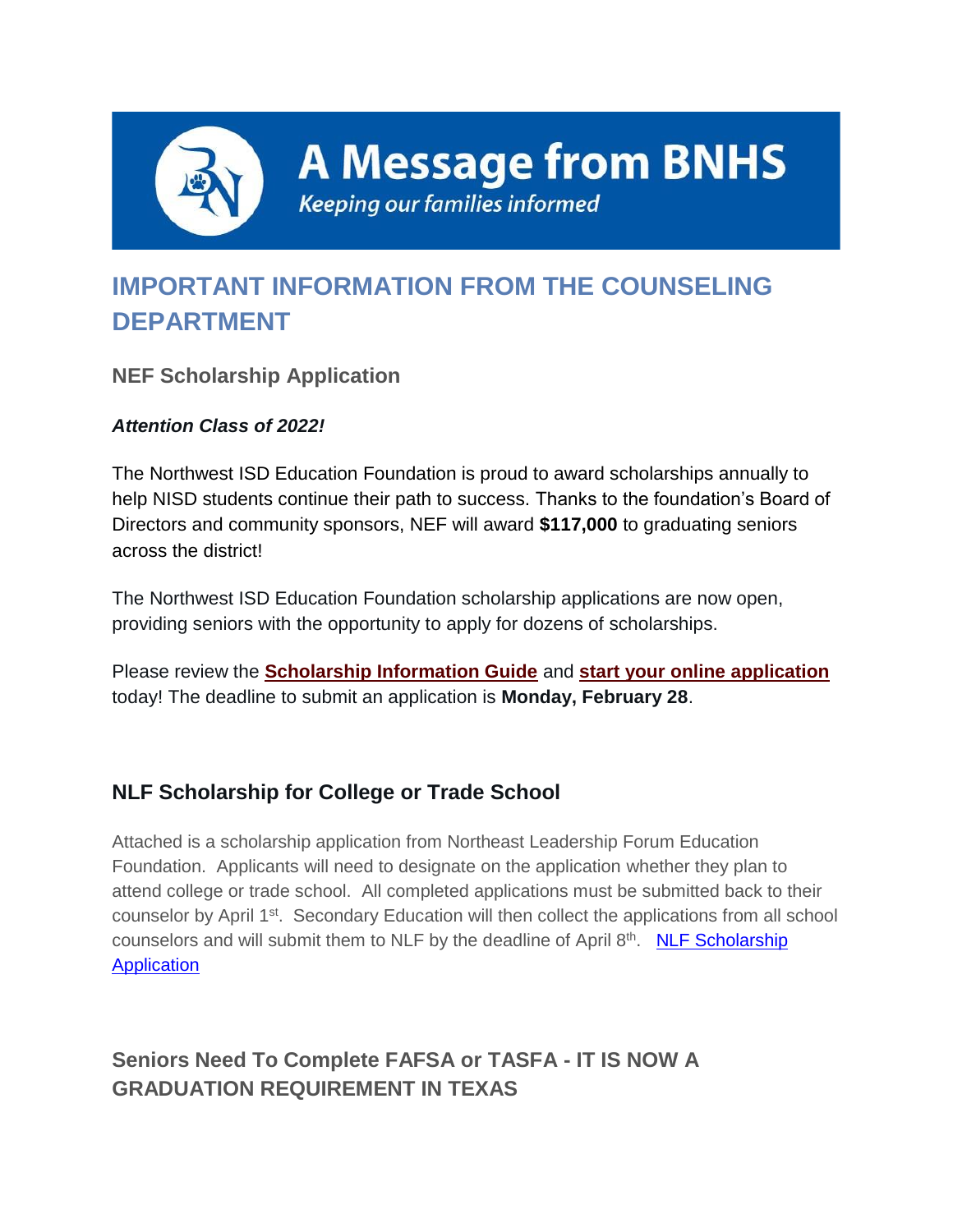Click [here](http://track.spe.schoolmessenger.com/f/a/U1qGvPzVuFr0U8BYcwjxpA~~/AAAAAQA~/RgRj5VTVP0Q4aHR0cHM6Ly9ibmhzLm5pc2R0eC5vcmcvY291bnNlbGluZy9wcmVwYXJpbmctZm9yLWNvbGxlZ2VXB3NjaG9vbG1CCmIBVSEEYpqH5G5SE3BzbWl0aDA0QG5pc2R0eC5vcmdYBAAAAAE~) for FAFSA/TASFA resources.

### **Navigating Advanced Academics**

Don't miss our Thursday evening Zoom, *Navigating Advanced Academics in High School*. This presentation, hosted by our NISD CCMR department, is for middle and high school students and parents as they make decisions about schedules for next year.

Please register using this link, [https://nisdtx.zoom.us/meeting/register/tZYtdOCspjMpGdKJpiO1grFdJvC\\_pEhdxrbM.](http://track.spe.schoolmessenger.com/f/a/wxZgt3iARpFIguDAMS-zAg~~/AAAAAQA~/RgRj5VTVP0RMaHR0cHM6Ly9uaXNkdHguem9vbS51cy9tZWV0aW5nL3JlZ2lzdGVyL3RaWXRkT0NzcGpNcEdkS0pwaU8xZ3JGZEp2Q19wRWhkeHJiTVcHc2Nob29sbUIKYgFVIQRimofkblITcHNtaXRoMDRAbmlzZHR4Lm9yZ1gEAAAAAQ~~)

Date: Thursday, February 10, 2022

Time: 6:30 – 7:30 PM

Zoom link: [https://nisdtx.zoom.us/j/82039488336](http://track.spe.schoolmessenger.com/f/a/2NbVbJzE1ZJtxWcs2pZ3HQ~~/AAAAAQA~/RgRj5VTVP0QkaHR0cHM6Ly9uaXNkdHguem9vbS51cy9qLzgyMDM5NDg4MzM2VwdzY2hvb2xtQgpiAVUhBGKah-RuUhNwc21pdGgwNEBuaXNkdHgub3JnWAQAAAAB)

Note: A recording of this presentation will be placed on our CCR YouTube channel (NISD\_CCMReady) on February 14.

#### **Free SAT Prep Bootcamps**

College & Career Readiness is offering three FREE *virtual* SAT prep bootcamps over the next few months. Each bootcamp is limited to 50 students. In addition to the free bootcamp, students will receive a hard copy of an SAT prep book that they will use during the training. See the attached flyer with a link to the signup genius and the dates. [SAT](http://track.spe.schoolmessenger.com/f/a/jJWw2UrlYIAu2BSSmocgfA~~/AAAAAQA~/RgRj5VTVP0R1aHR0cHM6Ly9tc2cuc2Nob29sbWVzc2VuZ2VyLmNvbS9tLz9zPXB4TTc4ajJWdHMwJm1hbD05MGUyYzdkNTVhZmNhOWJlMWQ0NTgwOTg5NzU1MDg3Y2Y3ZjBlNmM0N2E4YjEwNWJiNGZjMDVkODFiZjRhNDYxVwdzY2hvb2xtQgpiAVUhBGKah-RuUhNwc21pdGgwNEBuaXNkdHgub3JnWAQAAAAB)  [Bootcamp Flyer](http://track.spe.schoolmessenger.com/f/a/jJWw2UrlYIAu2BSSmocgfA~~/AAAAAQA~/RgRj5VTVP0R1aHR0cHM6Ly9tc2cuc2Nob29sbWVzc2VuZ2VyLmNvbS9tLz9zPXB4TTc4ajJWdHMwJm1hbD05MGUyYzdkNTVhZmNhOWJlMWQ0NTgwOTg5NzU1MDg3Y2Y3ZjBlNmM0N2E4YjEwNWJiNGZjMDVkODFiZjRhNDYxVwdzY2hvb2xtQgpiAVUhBGKah-RuUhNwc21pdGgwNEBuaXNkdHgub3JnWAQAAAAB)

#### **Free TSI Assessment Bootcamps**

Are you planning to take a Dual Credit course this summer or next year at BNHS? You may need to take the TSI assessment first. We currently have two *virtual* TSIA boot camps available for students. Participants will receive a TSIA Prep booklet before the boot camp date. Seating is limited to 50 students per boot camp. Our contact at BNHS is Melissa Furlow. She can be reached via email at [melissa.furlow@nisdtx.org.](mailto:melissa.furlow@nisdtx.org)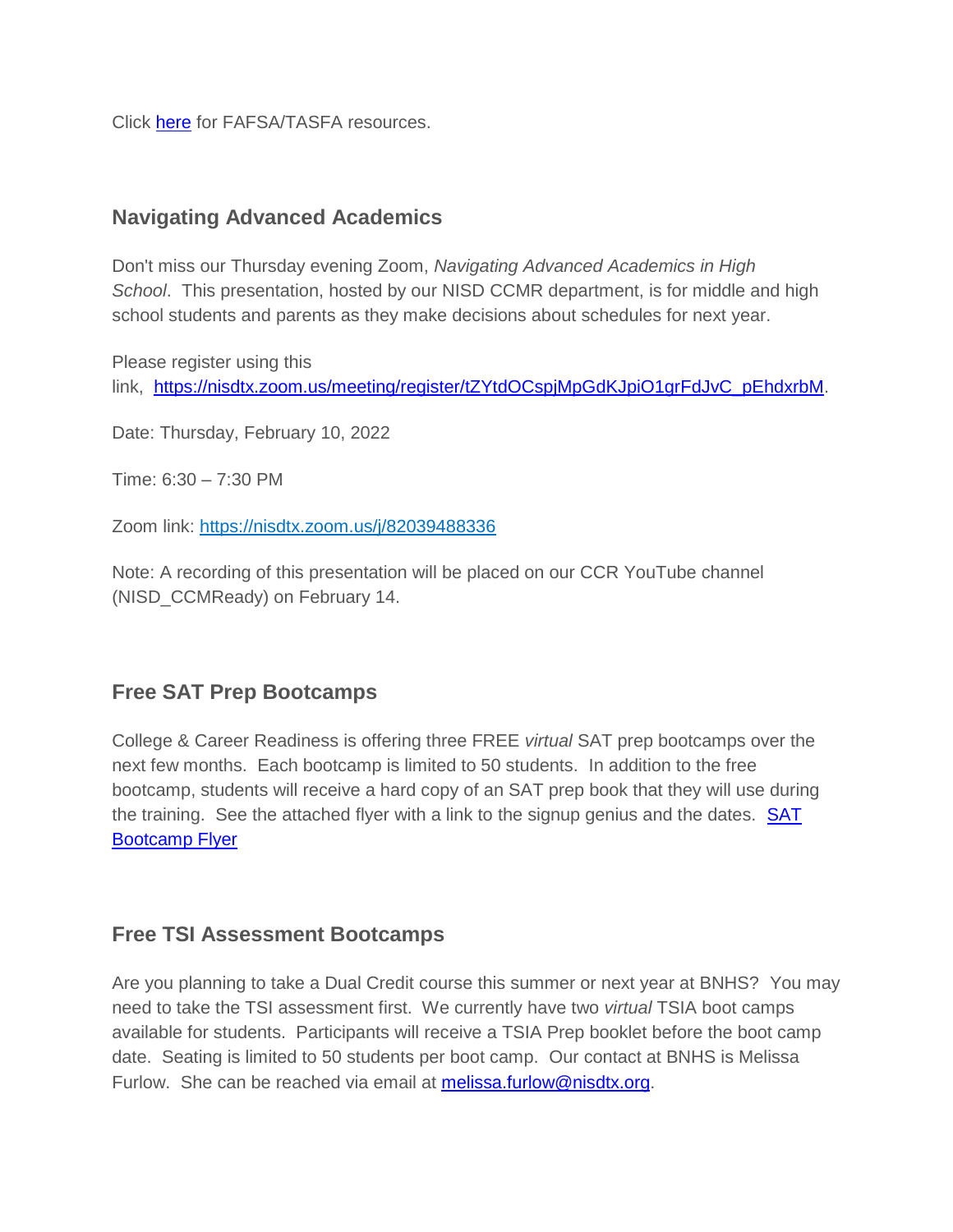See the attached flyer for registration information. [TSIA Flyer](http://track.spe.schoolmessenger.com/f/a/O-PjFKGyM373GyJaIHli5Q~~/AAAAAQA~/RgRj5VTVP0R1aHR0cHM6Ly9tc2cuc2Nob29sbWVzc2VuZ2VyLmNvbS9tLz9zPXB4TTc4ajJWdHMwJm1hbD1iMTkzODg0NDI1N2QwZmY2OWEwMzEyNzRiM2ZkNWYzYWM2MjRmZmZmOTI5NWUyZTlkYjE5ZTk0Nzk3YjIyMmYwVwdzY2hvb2xtQgpiAVUhBGKah-RuUhNwc21pdGgwNEBuaXNkdHgub3JnWAQAAAAB)

### **US Naval Academy Summer STEM Camp & Summer Seminar**

#### [USNA Summer Flyer](http://track.spe.schoolmessenger.com/f/a/b_CxJ9fVpNH0ahy_KEOHNA~~/AAAAAQA~/RgRj5VTVP0R1aHR0cHM6Ly9tc2cuc2Nob29sbWVzc2VuZ2VyLmNvbS9tLz9zPXB4TTc4ajJWdHMwJm1hbD1hMjhkOWIyZjU1OTIyYmY4ZmQ3Njg4NTA5ZDg0MjVjYzYzOGM4MGUyNzVkN2MwODQxNjkyNTU2YWI5NDljNjIwVwdzY2hvb2xtQgpiAVUhBGKah-RuUhNwc21pdGgwNEBuaXNkdHgub3JnWAQAAAAB)

While working alongside the USNA's distinguished faculty and Midshipmen, campers will create, build, and explore in world-class lab facilities at the **Naval Academy Summer STEM Camp**. Participants will also experience real-life application and learning at one of the Top 5 "Best Undergraduate Engineering Programs" in the country, as ranked by U.S. News and World Report. June 6-11 for current 8th graders (rising 9th graders)

June 13-18 for current 9th graders (rising 10th graders)

June 20-24 for current 10th graders (rising 11th graders)

The **Naval Academy Summer Seminar** offers an opportunity for rising high school seniors to experience USNA for one week. Participants learn about life at the Naval Academy, where academics, athletics, and professional training play equally important roles in developing our nation's future leaders.

June 4- June 9 June 11-16 June 18-23

Both of these programs return to typical in-person programs with 2,550 Summer Seminar attendees and 840 Summer STEM attendees. Students must apply by March 31st, 2022. Click [here](http://track.spe.schoolmessenger.com/f/a/uzEVUWXhMYYeVT_dXo2rWw~~/AAAAAQA~/RgRj5VTVP0RTaHR0cHM6Ly9wcm90ZWN0LXVzLm1pbWVjYXN0LmNvbS9zLzRiOXhDeGt4NGtDUmx6UHBpOFNtN1o_ZG9tYWluPWlxY29ubmVjdC5ob3VzZS5nb3ZXB3NjaG9vbG1CCmIBVSEEYpqH5G5SE3BzbWl0aDA0QG5pc2R0eC5vcmdYBAAAAAE~) to see the Naval Academy Summer Seminar and Summer STEM Program in action.

### **Season 3 of The College Tour is streaming on Amazon Prime Video**

This season of The College Tour features fifteen incredible colleges and universities. Told through the lens of their students, viewers will get an inside look into: NASA launches, groundbreaking research and overseas internships. Guess which Texas school is featured in the series...**our very own UNT!!!** Click [here](http://track.spe.schoolmessenger.com/f/a/rpmf-jyZCYNIktV9WG6d8w~~/AAAAAQA~/RgRj5VTVP0RtaHR0cHM6Ly9nZW0uZ29kYWRkeS5jb20vcC8yMjQwODMxP3BhY3Q9MjI4OTQzNC0xNjY1NTM3NTQtMTM2OTgxOTE4NTktZmIwMjJhNWVhYzA2ODUyMGU3OWFkMzQ5ZjMzZTE1NDhhMWFiYTA5ZFcHc2Nob29sbUIKYgFVIQRimofkblITcHNtaXRoMDRAbmlzZHR4Lm9yZ1gEAAAAAQ~~) for more information.

### **Course Registration for 2022-23 School Year**